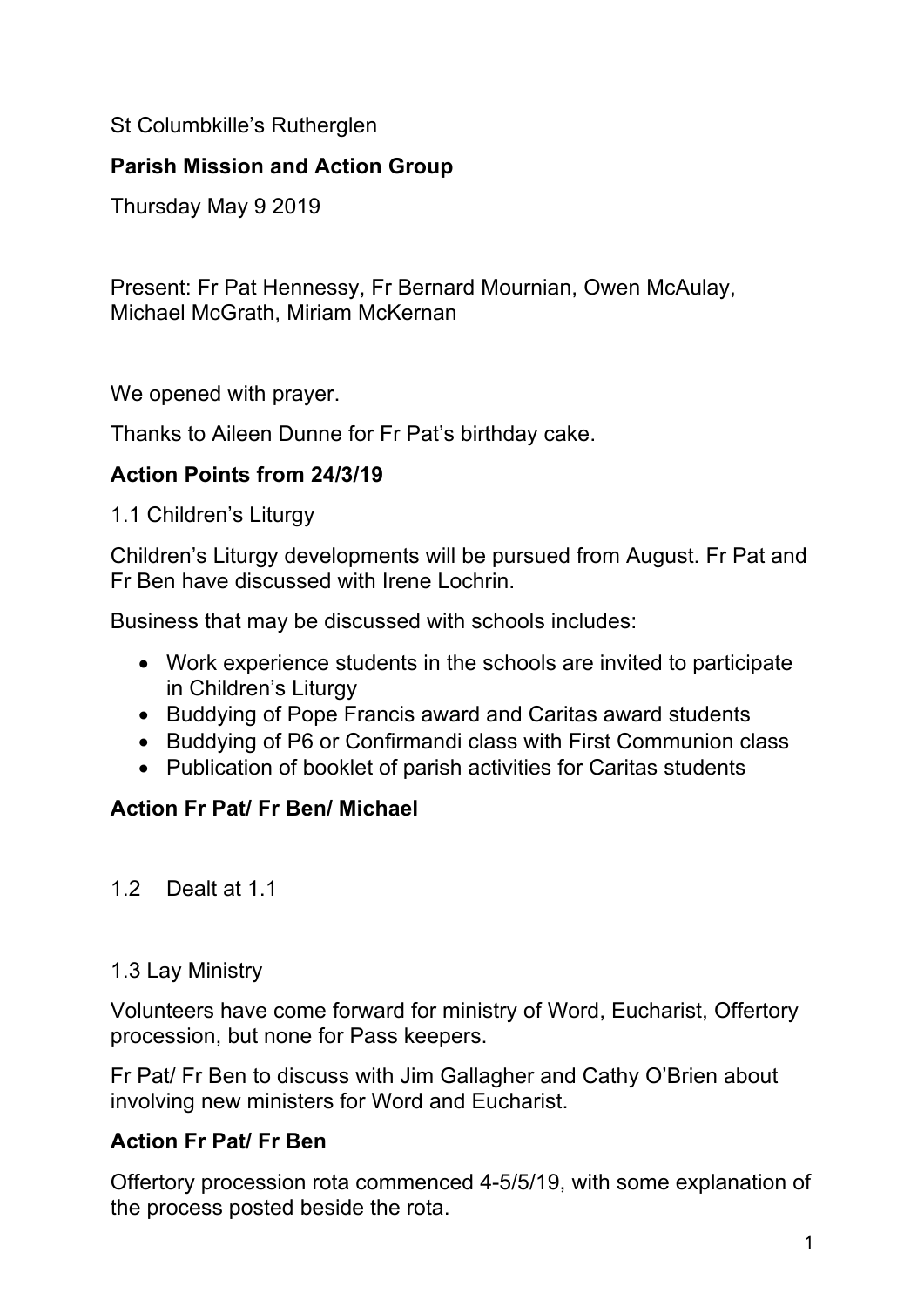Sashes are being made for passkeepers for Ordination Masses. Fr Pat/ Deacon Bill to assist passkeepers around developing roles for these particular Masses, and going forward.

# **Action Fr Pat/ Deacon Bill**

A commentator might welcome the gathering people, and acknowledge the various lay ministers participating.

The ministries, including the passkeeping ministry, are to be included in the monthly focus items.

# **Action Miriam**

1.4, 1.5 completed

1.6 Parish Monthly Focus has started with Bereavement Support April, and will continue.

# **Action Miriam**

1.7 Largs / Millport see Agenda 7 below

# **Agenda 2: Liturgy Lay participants**: cf1.2 above

# **Agenda 3: Review Holy Week Services**

Holy Week services were beautiful, and Good Friday services well attended.

Suggest that the people gather in the yard prior to the Vigil Fire, to avoid bottleneck at main church door.

Attention to microphone please to optimise sound.

# **Agenda 4: Preparations for Sacraments**

All going well for First Communion May 11, and Confirmation May 28

Tea for teachers in Hall May 11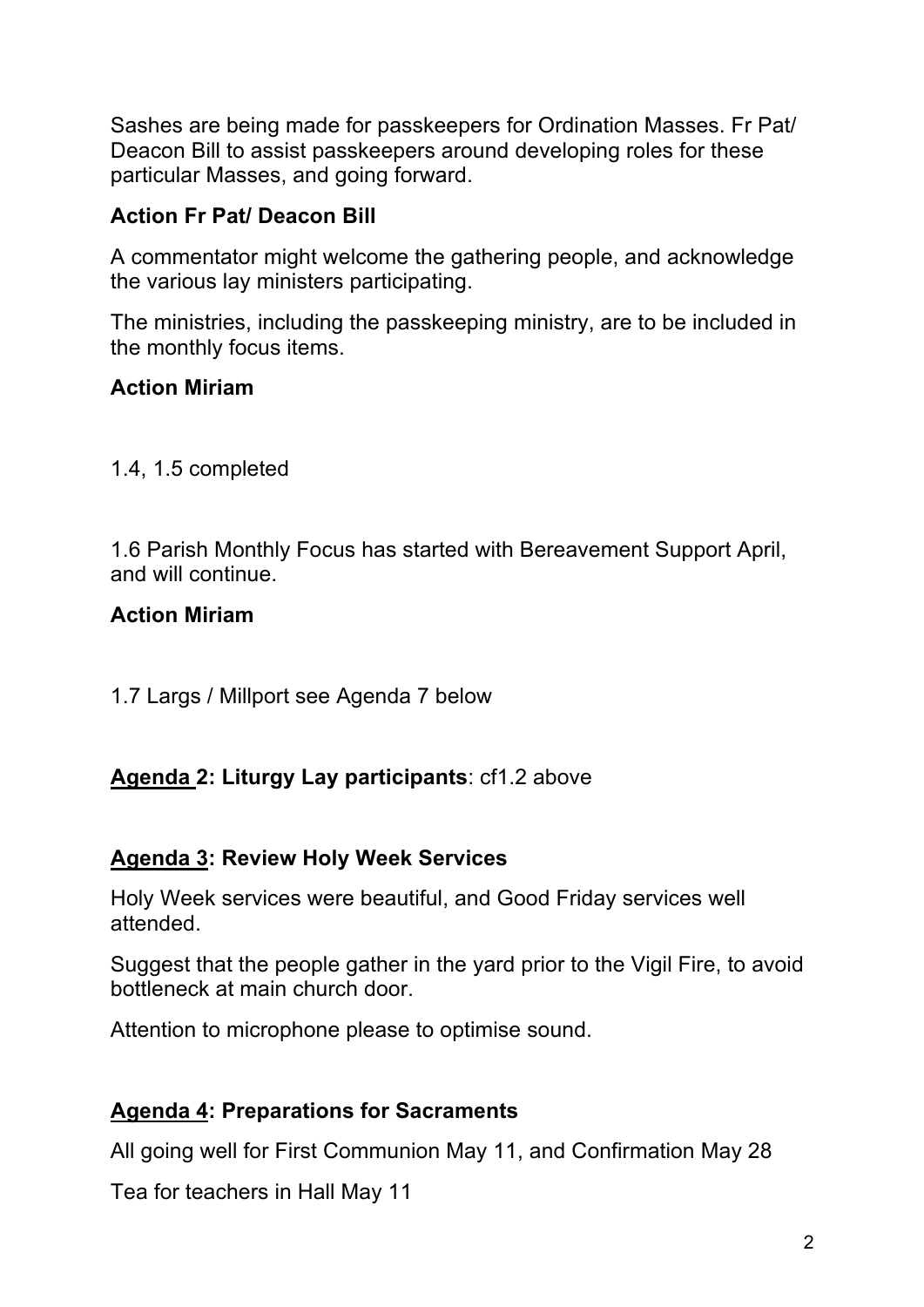Tea for children in Hall May 12 after 12 MD Mass

Meal for teachers after Confirmation

## **Action Fr Pat/ Fr Ben**

Discussion took place around enhancing role of parents in preparation and participation.

Fr Pat has asked children to teach a prayer to their family to be prayed at the celebration.

Clergy are keen that ministries are supported by parents at the sacramental Masses.

## **Action Fr Pat/ Michael with school**

# **Agenda 5: Parish Celebrations**

40 hours has been arranged by Fr Ben, supported by Fr Kevin, Fr Gerry and Fr Joe, and advertised in SCO

7-8/6/19 Golden Jubilee Mass and trip to Iona. Check we have permission to celebrate Mass in Abbey. Request order of service for Mass in Abbey. It will be the Mass of the feast of St Colmcille.

**Action Miriam** to agree order of service

**Action Miriam and Owen** to lead music

27-28/6/19 Ordination Mass and First Mass.

Core Group to meet 10/5/19

6/7/19 Silver Jubilee

Music has been organised by Aileen

## **Action: Order of Service Michael McGrath/ Aileen Dunne**